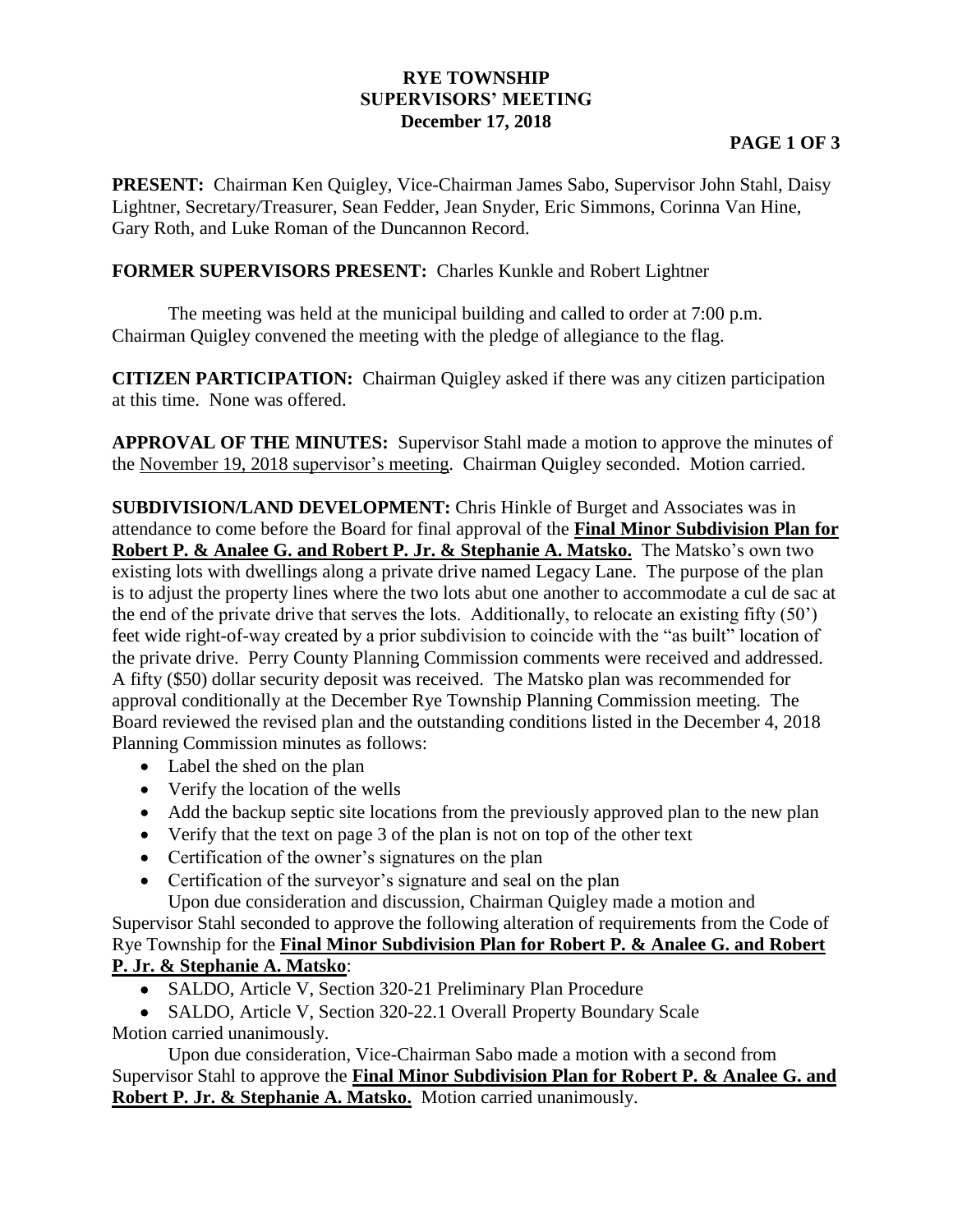Chris Hinkle thanked the Board, left the Mylar and several copies of the Matsko plan to acquire signatures from the Planning Commission and then the Board, and left the meeting.

**RESOLUTIONS:** Chairman Quigley made a motion with a second from Supervisor Stahl to adopt **Resolution18-29**, which authorizes the Secretary/Treasurer to transfer 2018 tax monies, which were levied and received for Road Equipment, from the General Fund Checking at the Marysville Bank in the amount of \$22,359.82 to a short term 11 month Certificate of Deposit at the Bank of Landisburg for a better rate of interest return at 2.02%. Motion carried unanimously.

Vice-Chairman Sabo made a motion with a second from Supervisor Stahl to adopt **Resolution 18-30**, which authorizes the Secretary/Treasurer to transfer a matured Certificate of Deposit designated for Solid Waste Trash from a 35 month CD earning 1.50% at the Bank of Landisburg to a 33 month CD at the Bank of Landisburg with an APY of 2.70%. Motion carried unanimously.

**NEW BUSINESS:** Upon due consideration, Chairman Quigley made a motion to approve the renewal of the park mowing contract for 2019 with Kumler Lawn Care at the same rate as 2018 - \$110.00 for mowing of the park and \$55.00 extra for the mowing of the ball field and the area immediately outside the ballfield for a total of \$165.00. Motion carried.The Secretary indicated she would send the contract renewal paperwork to Roger Kumler.

Supervisor Stahl made a motion seconded by Vice-Chairman Sabo to approve the renewal of the 2019 contract for fire protection services with Shermans Dale Fire Company. Motion carried unanimously. The agreement was signed by the Board.

**MONTHLY MUNICIPAL REPORTS:** No Zoning or Sewage Enforcement Reports were presented by SEO Lenny Sizer. It was noted this is a slow time of the year and any activity in December would be reported in January.

Supervisor Quigley read the December Road report submitted by Road Foreman, Brad Sloop as follows: Chip brush, fill pot holes and repair Millers Gap Road, install new batteries and grease new backhoe; repair charging system on old #1 truck; repair and install tire chains for #2 truck; assist with lifting and putting together the Christmas tree in the meeting room; repair damaged road signs; and clean up roads with downed limbs and cut up several trees throughout the Township from high winds.

No Recreation Board Report was submitted because they do not meet in December. Their first meeting of the New Year is scheduled for January 14, 2019 at 7:00 PM at the Township building to begin planning for events.

No Emergency Management Report was presented.

The December Treasurer's Report was submitted for public review and read by the Secretary/Treasurer. With no discussion the reports were accepted as read pending the independent auditor's approval. The Secretary/Treasurer noted that the checks for the 4<sup>th</sup> quarter tax distributions are listed on the check register for approval.

**ANNOUNCEMENTS:** Chairman Quigley announced the following upcoming events:

- December 25  $\&$  January 1 Township closed for Christmas and New Year's. Trash will be collected on Wednesday, December 26 and Wednesday, January 2, 2019.
- \* January 7, 2019 Organization Meeting at 7:00 p.m.
- \* January 8, 2019 Planning Commission Meeting at 7:30 PM.
- \* January 15, 2019 Elected Auditors Organization Meeting at 6:00 PM